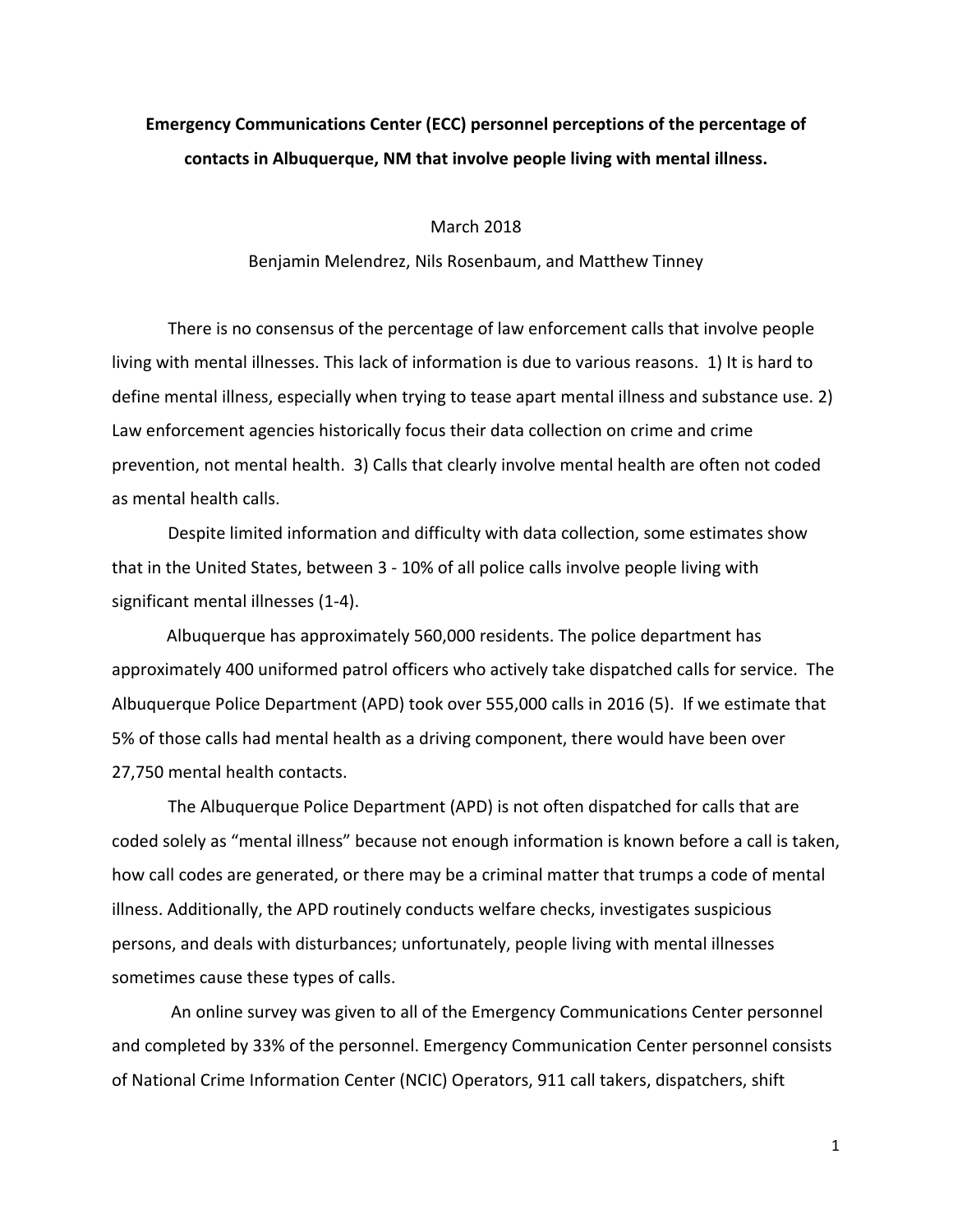supervisors, and record and data collectors. The results of this survey show very high levels of estimated contact between law enforcement and people living with a mental illness.

| APD ECC survey of perceived contacts with people living with                            |        |
|-----------------------------------------------------------------------------------------|--------|
| mental illness.                                                                         |        |
| (Average years of service of survey respondents is 9 years)                             |        |
| In your estimate, what percentage of your calls involves mental illness as the          |        |
| primary factor for causing the situation?                                               |        |
|                                                                                         | 33%    |
| In your opinion, if a call involves mental illness, but is not classified as a 10-40 or |        |
| 43-1 call, what is the most common dispatch?                                            |        |
| <b>Suspicious Person:</b>                                                               | 35.9%  |
| <b>Disturbance:</b>                                                                     | 53.85% |
| <b>Domestic Dispute:</b>                                                                | 5.13%  |
| Other                                                                                   | 5.13%  |

10-40 is a dispatch code for mental health and 43-1 is a dispatch code for suicide.

The numbers reported appear much higher than expected, and almost certainly higher than what may actually exist. These numbers may be inflated for many reasons – mental health calls are often time consuming, difficult to manage, and outside the realm of traditional policing. Nearly a third of those surveyed believed that 40% or more of all their calls were generated because of a person living with mental illness. Whether these numbers are inflated or not, clearly mental illness calls consume a lot of law enforcement time and energy. These